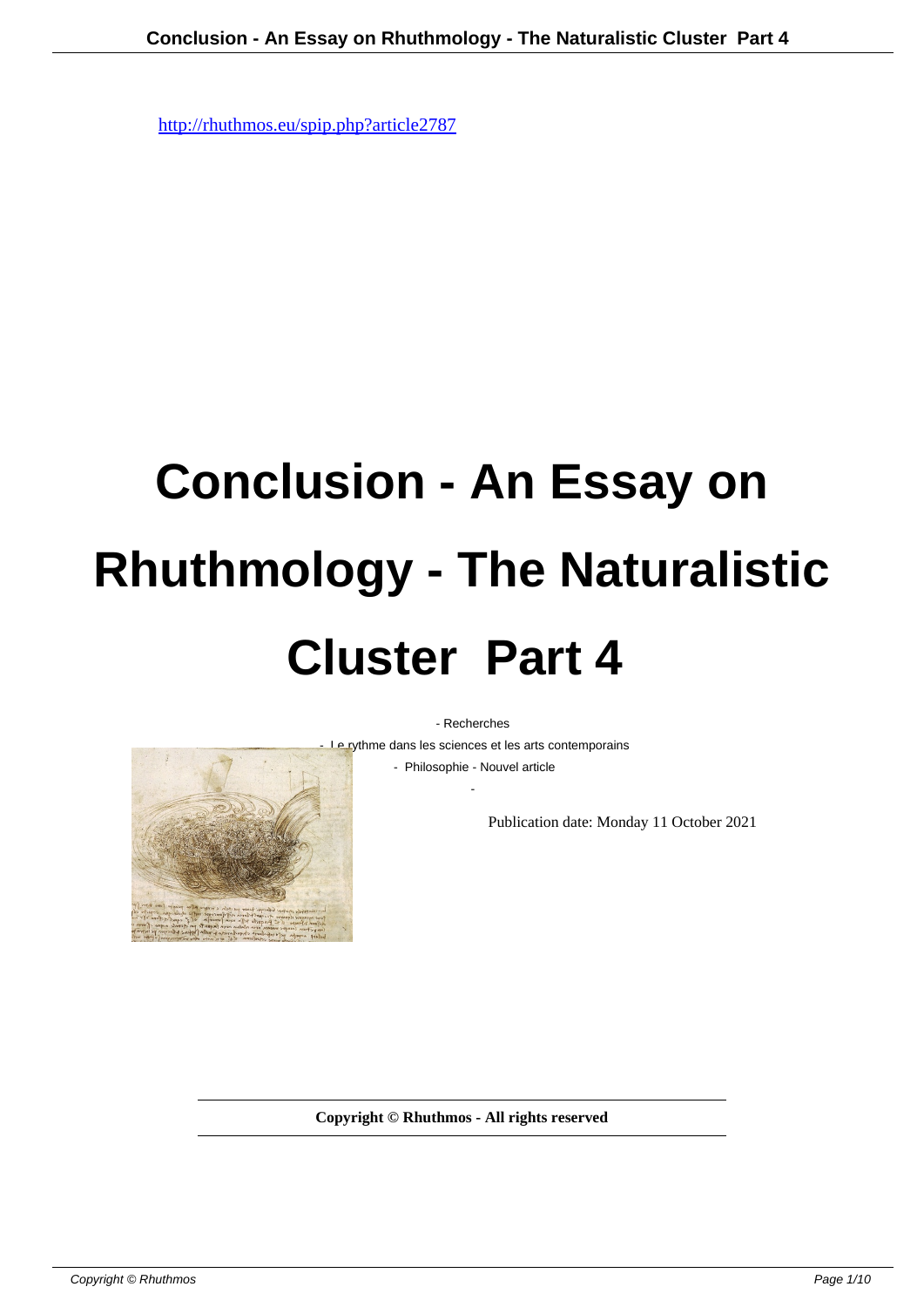## **[Insight](http://rhuthmos.eu/spip.php?article2788)s and Difficulties Concerning Language**

Such differences within the naturalistic group should not be underestimated. They showed that a fairly wide range of ethical and political positions could arise from the same basic assumptions. However, they should not be overestimated either, firstly because of the fundamental points of agreement observed above, but also, paradoxically, because of the common difficulties in tackling questions relating mainly to linguistics, poetics and anthropology. Beyond their disagreements, Deleuze & Guattari, Serres and Morin shared, despite real insights disseminated in their respective essays, the same contempt or the same ignorance of the opposite side of the rhythmic constellation and, therefore, the same difficulties in really taking language, literature and subjectivity into account.

 4.1 In Volume 4, we saw that Serres' treatment of language and poetry was utterly deficient. Since Lucretius disregarded Aristotle's contribution to rhetoric and poetics, and Serres himself ignored the posterior traditions that stemmed out of it, language and poetry were unaccounted for, or only through myths. Language miraculously hatched from animal cries or natural sounds sounds of the wind "athrough the hollows of the reeds" for Lucretius or plain "noise" for Serreswhile poetry idyllically developed in aboriginal shepherd groups resting under trees on some river banks or, less romantically if not less mysteriously, as "vortices of word." In both ancient and modern physics, nothing accounted for the fact that human beings speak and even turn, sometimes, speech into art (Vol. 4, Chap. 8).

4.2 By contrast, we noted that Morin developed, here and there, a few remarkable intuitions concerning language.

 4.2.1 We noticed for instance, when discussing the concepts of "system," "organization" and "machine," exposed in the second part of his book, that he correctly recognized Saussure as one of the founders of a systemic theory based on the radical historicity of language and consequently of man and not, as it was most common in his time among structuralist thinkers and even beyond, of a theory of language as an almost immobile and coercing set of structures. He also rightly insisted on the significance of Martinet's concept of universal "double articulation" in human languages which is still basic knowledge in linguistics nowadays. Likewise, he noticed, without yet mentioning Austin nor Benveniste, that what he called the language-machine "functions only when there is a speaker [...] possibly causing actions and performances." With great insight, he underlined both the *pragmatic* and *poietic* qualities of the language, whose constitution was, he claimed, "the great revolution of hominization" (see, Vol. 4, p. 276).

 4.2.2 Likewise, in his critique of cybernetics and communication theory developed in the third part of his book, Morin contended that "information" was firstly an *activity*, that it was always strategically actualized according to the pragmatic situation, and that it was not only a transfer of data but was creative, that is, expanding and complexifying the sphere of existence of the living. Correspondingly, in his discussion of the genetic and ecological implementation of life, he insisted on the *creativity* and the *pragmatism* of the information process. The communicational process supporting life, both on genetic and ecological levels, was strategically and creatively addressing the conditions and perturbations of the environment.

 4.2.3 In short, by contrast with Serres but also with Lefebvre and Foucault, Morin was able to develop a theory of "information" which started substituting the most common structuralist views drawn from the phonological model with a more adequate pragmatic and poietic perspective. The "information" that circulated within and between the living "machines" could not merely be split down into signs and interpreted through codes and combination rules. It was always performed within an environment and this pragmatic nature of information already implied that it was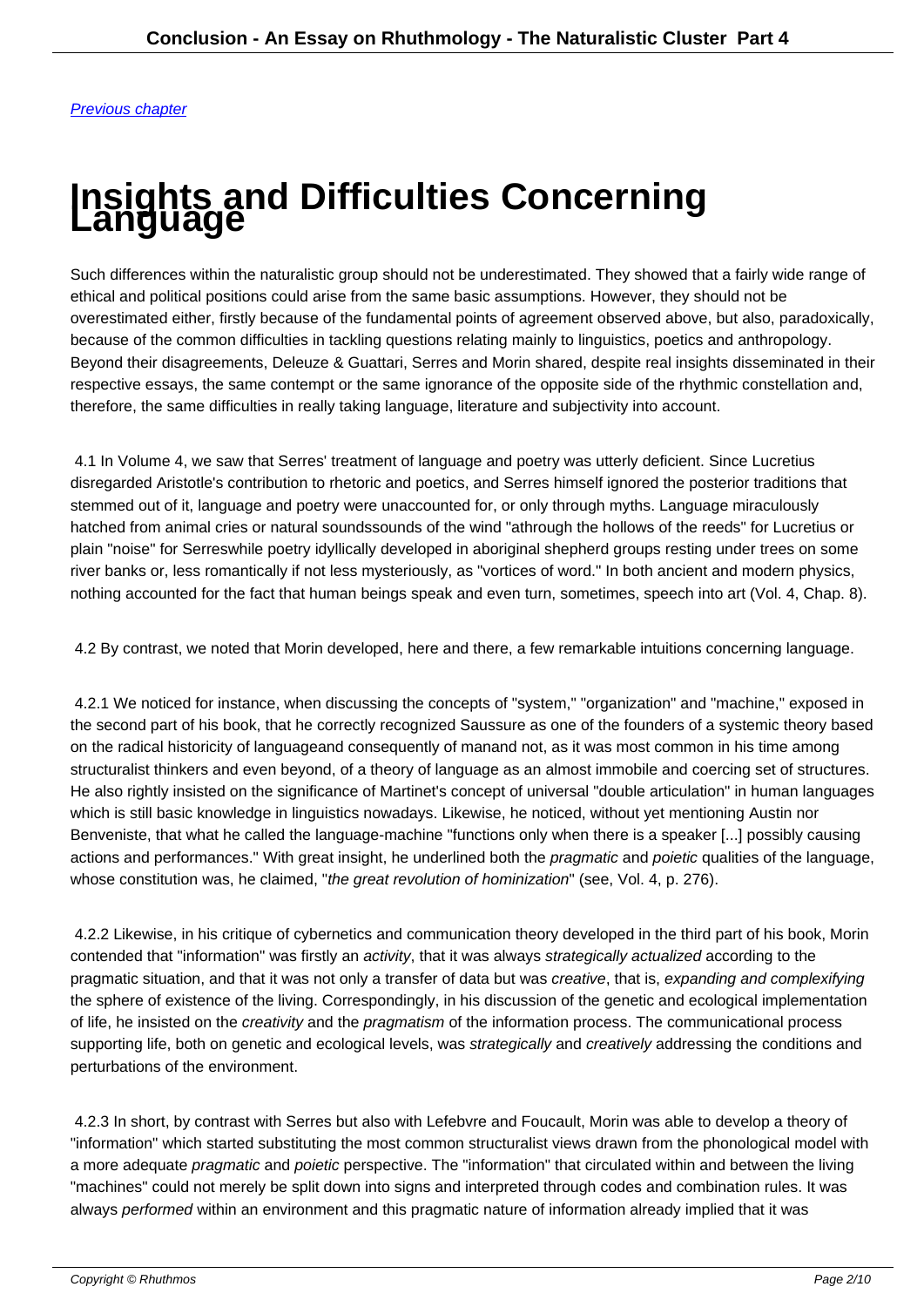endowed with a certain degree of adaptation and even creativity. Even better, paying homage to Aristotle without knowing it, Morin remarked that when, during a performance, a living machine was using memorized information, whether of genetic, linguistic or poetic nature, it never merely reproduced it but it re-invented it, opening thereby new paths for its life.

 4.3 However, we observed that, despite these few notable insights, Morin usually remained within the framework of a kind of hyperpragmatist worldview for which language was only secondary to energy, forces and actions, literature one element among others in the "noological sphere," and subjectivity simply non-existent.

4.3.1 Regarding language, most of his intuitions pointing towards the linguistic *rhuthmic* paradigm were not fully elaborated and lacked theoretical bases.

 4.3.1.1 The most important limitation of Morin was linked to his conviction that "information" could become the master-concept that could bridge physis, life, and the socio-anthropological sphere. But the very relationship between information and language presupposed by this idea was utterly inconsistent: on the one hand, Morin recognized that language was necessary to define information, that it fully supported its meaning power, but on the other hand, he treated language as a limited part of a larger ensemble which not only covered all "exchange of information" from the earliest proto-biotic machines, but which also encompassed our current language within a higher and bigger system.

 4.3.1.2 If Wiener's or Shannon's technical presupposition of a meaning system independent from any anthropo-social framework was certainly naive, Morin's own presupposition concerning the status of the language was no less debatable. He paid no attention to the power of the language to *institute* society, as well as to the reification by sociologists of their own subjects of study induced by this very ignorance, which had been demonstrated by Benveniste only a few years before. Without entirely disregarding language, his characterization of the three main ontological domains: *physis, bios, and anthropos, was in a way short-circuiting it. Language was* wrongly presented as merely internal to society. (see Vol. 4, Chap. 11)

 4.3.2 Regarding literature, Morin's vision was even poorer than his vision of language and was not so far removed from that of Serres.

 4.3.2.1 He reproached most communication theories for bracketing the "noological sphere" that is, as we already saw, the "lastborn" and most complex "form of organization" which in historical societies, i.e. endowed with State and cities, has grown on top of the "memotheque" and the "genotheque." This sphere was, according to him, the "ultimate avatar" of information and comprised "ideas, theories, philosophies, myths, phantasms, dreams" that were "beings of a new type, informational existents".

 4.3.2.2 However, this argument was again as efficient against any simplistic reduction of information to a mere technical issue as inefficient concerning the question of the actual relationship of "ideas, myths, phantasms, and dreams" to language. It was as if the former could exist without any support from the latter, without never being spoken. It unsurprisingly ended up by mistakenly reducing the poetic and artistic spheres to the so-called "noological sphere." As in the most traditional Idealist theories, art, literature, and poetry were, according to him, primarily dealing with ideas.

 4.3.3 As a matter of fact, we remember that Morin many times emphasized the fundamental dynamism of the cosmos and that he even started the second part of the book with a section entitled: "In the Beginning Was Action." " Physis is active, he claimed, the cosmos is active." But this actually meant dissolving language pragmatic into a much different ontological pragmatism and disregarding any kind of subjectivation that could be related to language. In Morin's view, which on this subject was not that different from Serres' or Deleuze and Guattari's, language and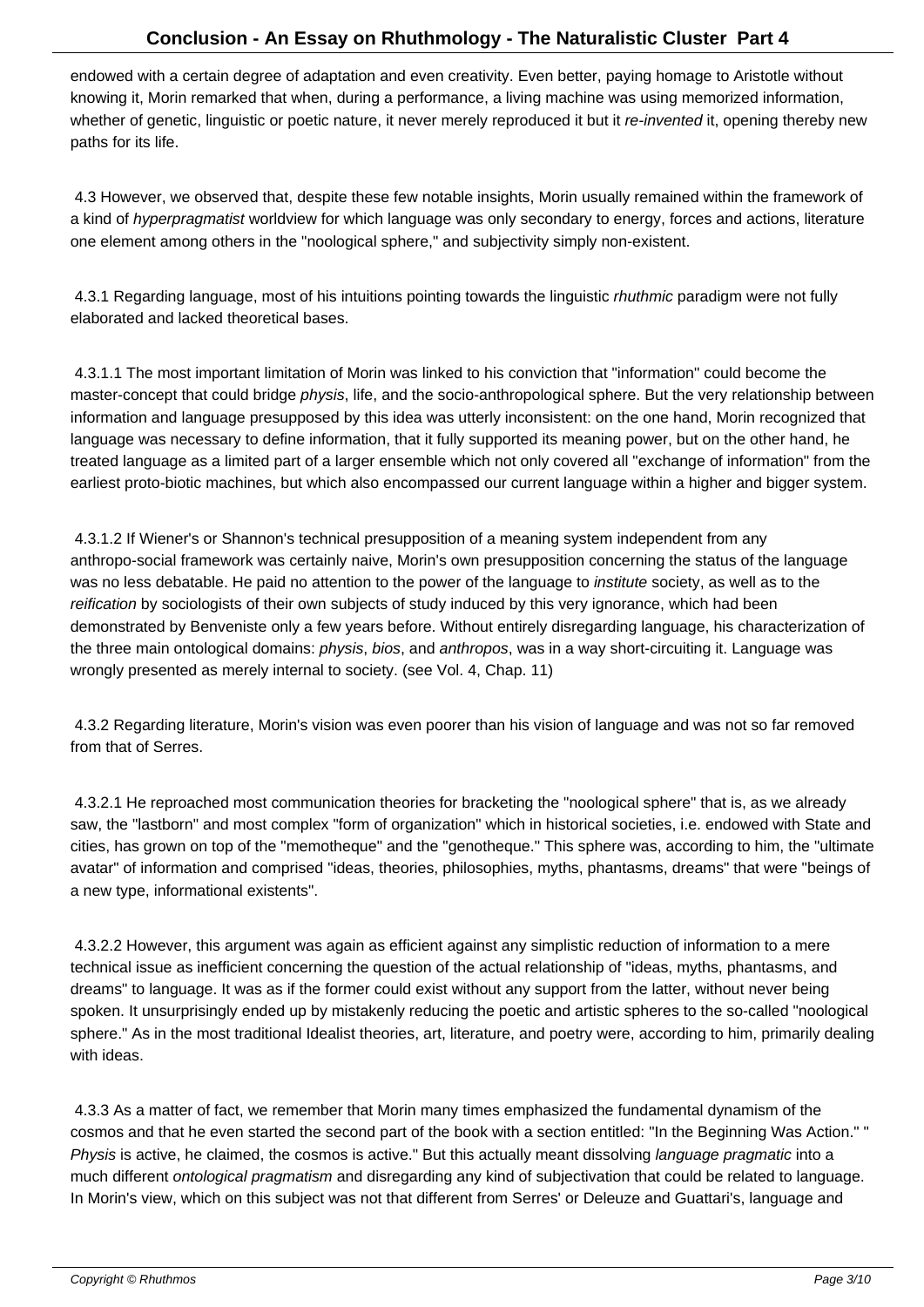therefore subjectivity were considered only secondary to energy, force, and action. An elaborate link was severely missing that could explain how sheer energy, force and action could have resulted in double articulation of speech sounds, flows of meaning, culture, poetry, art and subjectivity. The ultimate layer in Morin's evolutionary theory remained entirely mysterious. At the top of the pyramid of "organizing systems," "machines" and "selves" that composed the universe, one was surprisingly missing. The one that precisely allowed to merely say I and develop a six-volume long reflection. The Democritean physical *rhuthmic* paradigm was still ignoring, at its expense, the Aristotelian linguistic and poetic rhuthmic paradigm. (see Vol. 4, Chap. 11)

 4.4 Strikingly, Deleuze and Guattari's conceptions of language, which were however much more elaborate than Morin's, knew the same kind of ambiguity and limitations. On the one hand, Deleuze and Guattari were fully aware of its importance.

 4.4.1 In Chapter 3, although in a limited way, Deleuze and Guattari took into account the evidence gathered by Leroi-Gourhan, on paleontological, technical and physiological grounds, regarding the origin of language and technology. We remember that for Leroi-Gourhan, protohumans separated from animals in East Africa once they were forced to stand upright by a change of their environment from forest to steppe. This new posture allowed the release of the hand and provoked the shortening of the face, which in turn allowed the development of tools and language, and simultaneously, the slow parallel building of intentionality and memory, as well as purposeful and preservative behavior. Moreover, while discussing Leroi-Gourhan's views, Deleuze and Guattari noticeably defined language by the "vocal substance" it was based on and which involved the whole face, especially the mouth and the lips, but also the supple larynx. Consistently with these data, they underlined the importance of the "articulation" of sounds, made possible by the latter.

 4.4.2 In Chapter 4, Deleuze and Guattari very effectively questioned one of the founding postulates of structuralism according to which all human and social sciences could borrow from linguistics a common operating and measuring tool: the "tongue," which would constitute an "abstract machine that does not appeal to any 'extrinsic' factor." We saw that this view was based on the arbitrariness of the sign and on the systemic character of tongues, two principles that were advocated by mainstream-Saussurean as well as Chomskyan linguistics. Deleuze and Guattari's discussion directly addressed the bracketing of the pragmatic context by the ordinary linguistics and more generally by the human sciences of the time.

 4.4.3 Similarly, Deleuze and Guattari rightly discussed another important postulate of structural linguistics which asserted that linguistic systems were "closed wholes," composed of "distinctive elements" organized by "grammatical rules" and implemented by speakers endowed with "competence." To this end, they convincingly used Labov's variationist sociolinguistics to criticize Noam Chomsky's universal generative grammar.

 4.4.4 Finally, Deleuze and Guattari provided notable insights on a last postulate of structural linguistics which affirmed that "language can be scientifically studied only under the conditions of a standard or major language." Their discussion shed a bright light on the ethical and political content of the dominant linguistic definition of language. Homogeneity, centralization, standardization, grammaticality clearly reflected historical and political domination processes. The formalization and teaching of grammar and lexicon was directly inspired by and used in nation building and imperialism. Both cases of French and English languages bore witness to these political dimensions of linguistics and to the diminution of "the diversity of human languages," to use a Humboldtian expression.

 4.4.5 In addition to this powerful critique of structuralist linguistics, Deleuze and Guattari clearly analyzed in Chapter 3 the limits of the all-encompassing semiotization of the world that was fashionable in the 1970s. They harshly and convincingly criticized the numerous supporters of semiotics particularly Julia Kristeva and the Tel Quel contributors but this concerned also most followers of Peircewho did not hesitate to generalize the notion of sign outside of the social stratum. In the organic as well as in the physical strata, they critically noted, there was simply no difference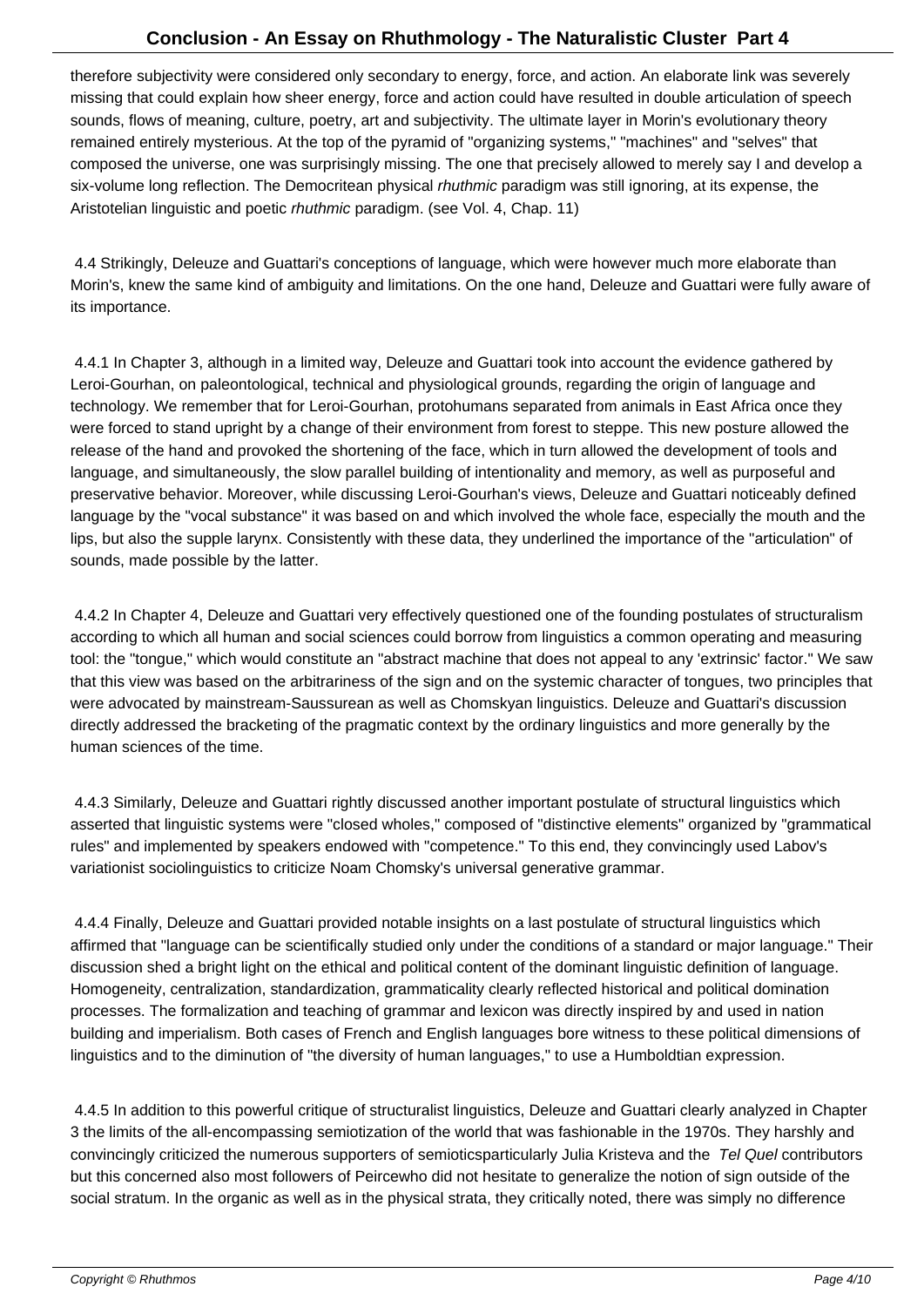between "forms of expression and forms of content" and therefore no real "signs."

 4.4.6 Likewise, they strongly questioned another kind of dualistic theory of meaning that was also widespread in their days: the Marxist theory which both opposed and associated "economy" and 'ideology," "base" and "superstructure." The concept of "sign regime" was to be clearly distinguished from that of "ideology." Because the latter implied a dualistic view, Marxism could not account for the specificity of language, which was much more than a simple means of "information," nor for the true nature of the regimes of signs, which directly "express[ed] organizations of power or assemblages," nor for the nature of the organizations of power, which were "in no way located within a State apparatus but rather [were] everywhere," nor, finally, for the nature of the "content" which was not economic "in the last instance."

 4.4.7 Strikingly, the refutation of the traditional referential theory of meaning as well as the critique of structuralist and Marxist semiotics enabled them to suggest, from time to time, significant openings on a pragmatic conception of language. For example, while discussing Leroi-Gourhan, Deleuze and Guattari rightfully observed that language relied on a temporal succession that required a synthesis power and a pragmatic cycle relating emitter and receiver through comprehension. Likewise, they rightly praised Austin for introducing into linguistics a concern for "speech acts." Language was not always used to denote things or ideas; in some contexts, it could produce pragmatic effects, change given situations, introduce novelty. Although it was made at the expense of Benveniste, the recourse to Austin allowed to reintroduce a concern for the flow of language. It showed that language was intrinsically an activity.

 4.5 However, on the other hand, we also found that their conception of language was often severely limited by their own hyperpragmatist framework which prevented them from further developing their intuitions.

 4.5.1 In Chapter 3, regarding the issue of the origin of language and technology, they claimed that, unlike Leroi-Gourhan, one should not look for primordial traits that are specific to humans as opposed to animals, but compare the same ontological relation between "content" and "expression" in two different strata: for instance, the relation between human bodies with their technological extensions and linguistic expression, with the relation between cells and genetic expression.

 4.5.1.1 By this, they wanted to replace the question of humanity within a larger naturalistic frame. Such an ontological perspective indeed made it possible to avoid any anthropocentrism, but it also had the defect of arbitrarily ruling out a certain number of aspects taken into account by Leroi-Gourhan. According to them, only technology and a limited number of linguistic elements were actually significant; physiology, neurology and psychology were left unaccounted for. Worse, although they noticed the importance of the articulation of sounds, the human bodies were reduced to their "free hands" which became a general form of the new production, transformation and disruption power, specific to the third stratum.

 4.5.1.2 Regarding "content," tools were only extensions of the hand and products extensions of the tools. The physiological, neurological, psychological and cultural data mentioned by Leroi-Gourhan were ignored. How to transmit the know-how for making tools without specific brain zones, special memory capacities, particular intentionality and, at least, a simple capacity to talk and teach? As a result, the third stratum was dominated, according to Deleuze and Guattari, by "manual formal traits" whose actualizations in various technologies and products were in turn both stratified and subjected to "deterritorialization and reterritorialization" dynamics entailed by the fundamental disrupting "power of the hand."

 4.5.1.3 Similarly, regarding "expression," Deleuze and Guattari eluded any physiological, neurological, psychological and cultural consideration and concentrated on languages or tongues, just as the "content" was reduced to various technologies. The fact that language was made of "symbols" referring to "concepts" organized by a "syntax" was ignored. That other fact that language simply allowed pragmatic transmission and sometimes innovation was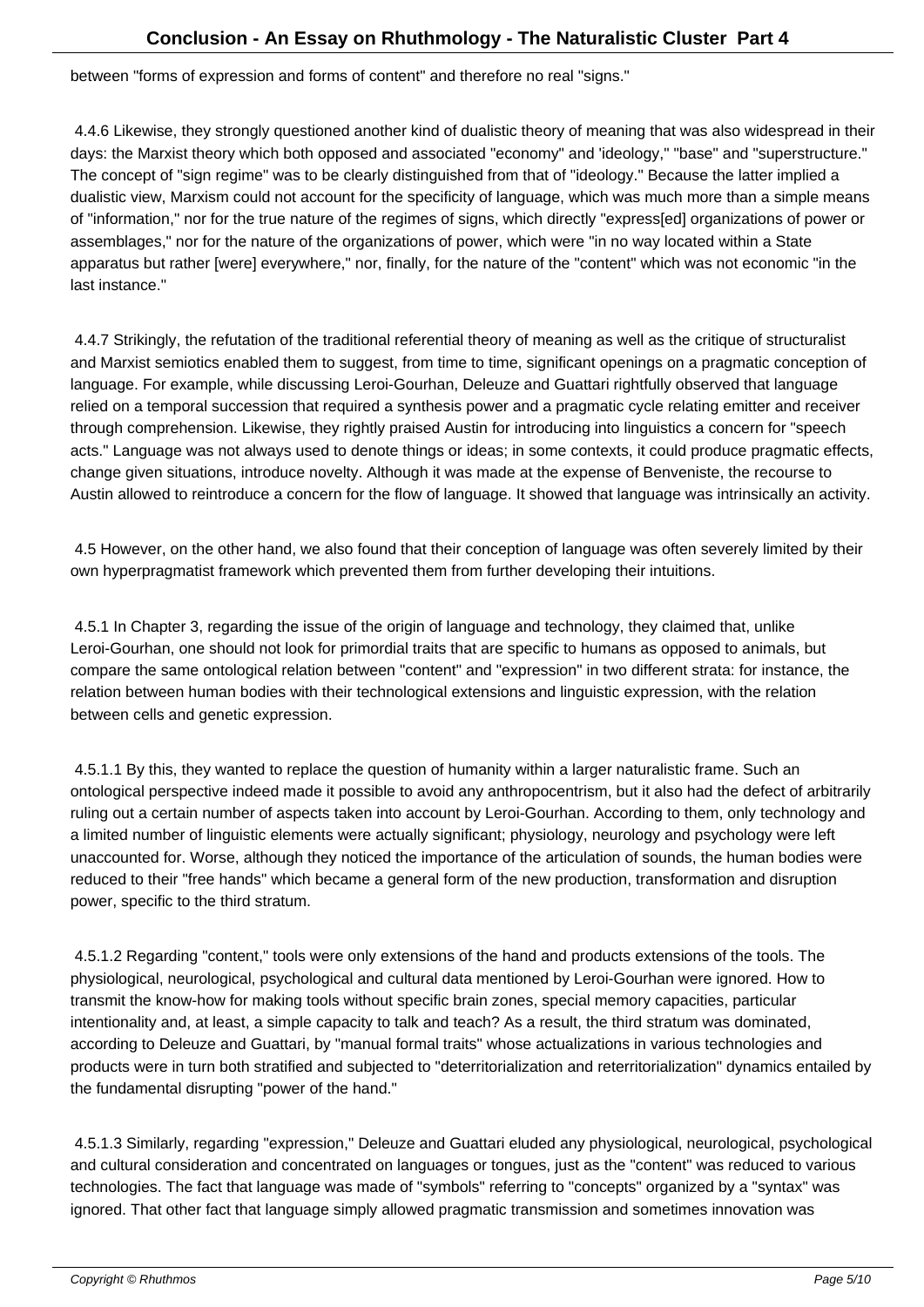disregarded. Not to mention language's articulation and rhythms which, as a matter of fact, were central in the second volume of Leroi-Gourhan's book.

 4.5.2 In Chapter 4, Deleuze and Guattari's legitimate criticism of the structuralist concept of "tongue" was strongly hampered by their unfounded rejection of Saussure and Benveniste. Mesmerized by the power of the-arbitrariness-of-the-sign principle in mainstream linguistics, they did not realize that Saussure, whose thought, as soon as the 1920s, had been oversimplified by his followers, had actually opened a non-structuralist path with his concept of "radically arbitrary." The latter did not imply any autarky or self-sufficiency making the context and the "extrinsic" factors inessential but, on the contrary, the radical historicity of the language. Likewise, maybe because of the reception and much debatable appropriation of Benveniste by some members of the phenomenological school like Jean-Claude Coquet (1928-), who also taught at the University of Paris-8 Vincennes, Deleuze and Guattari did not recognize in Benveniste's concept of "language activity" a critique of the concept of "tongue" implying, at the same time, a critique of the traditional concept of subjectivity and of its total independence from "extrinsic factors."

 4.5.3 Likewise, the discussion of Deleuze and Guattari concerning the other postulate of structural linguistics according to which linguistic systems are closed systems, composed of distinctive elements organized by grammatical rules, and implemented by competent speakers, gave rise to a radicalization of Labov's arguments against Chomsky's universal generative grammar that Labov himself would certainly not have accepted. According to them, linguistic systems were no system at all, they were actually constituted by open flows erratically varying through time and requiring no particular competence to be implemented. The notions of "system" or "formal constants" should be replaced by "a chromatic linguistics according pragmatism its intensities and values." Each tongue would be a pure flow composed of variable "molecular intensities," and therefore the speakers would be, for their part, mere vectors of these "molecular intensities." This line of argument led them to arbitrarily overlook a hard-to-estimate amount of empirical evidence regarding the very existence of phonemes, words, syntax, and meaning values in all known human languages, but also to consider that language is only an anonymous production of heterogeneous statements that mysteriously enter and leave the bodies, without never being thought nor articulated, a kind of anarchist, apsychological and apoetic replica of the authoritarian, apsychological and apoetic movements of die Sprache through die Überlieferung - the Tradition, that subject any speaking individual according to Hans-Georg Gadamer (1960).

 4.6 Concerning the concepts of "sign" and its invasive "semiotic" correlates, although they rightly rejected the semiotization of the entire world which was widespread in their days as well as the Marxist dualism opposing infraand superstructure, the alternatives they proposed were not very convincing. While being extremely critical of it, they first surprisingly retained the concept of "semiotics," a theoretical decision which could only weigh heavily on their critical enterprise. In addition, they transformed the concept of the sign in two ways, neither of which was satisfactory.

 4.6.1 On the one hand, they improperly broadened the meaning of the Saussurean concept of "signifier," which initially meant only the "acoustic image" associated with the concept, and transformed it into a vague term simply designating "a sign" or anything that "signifies." They even extended their use to animal communication, particularly wolves, like in the most common semiotics.

 4.6.2 On the other hand, instead of studying the networks of signs in themselves, they advocated, based on a revamped Foucauldian theory of discourse, to carry out detailed studies of the complex intertwining of "regimes of signs" or "system of dispersion of statements" ("discursive formation" in Foucault's terminology) with "power formations."

4.6.2.1 In The Archaeology of Knowledge (1969), Foucault had rightly dismissed both the traditional theory of sign as representation of thing or idea and the more recent theory as a unit merely composed of a signifier and a signified. However, to oppose both dualisms, he had introduced, on the one hand, the concept of irreproducible "statement"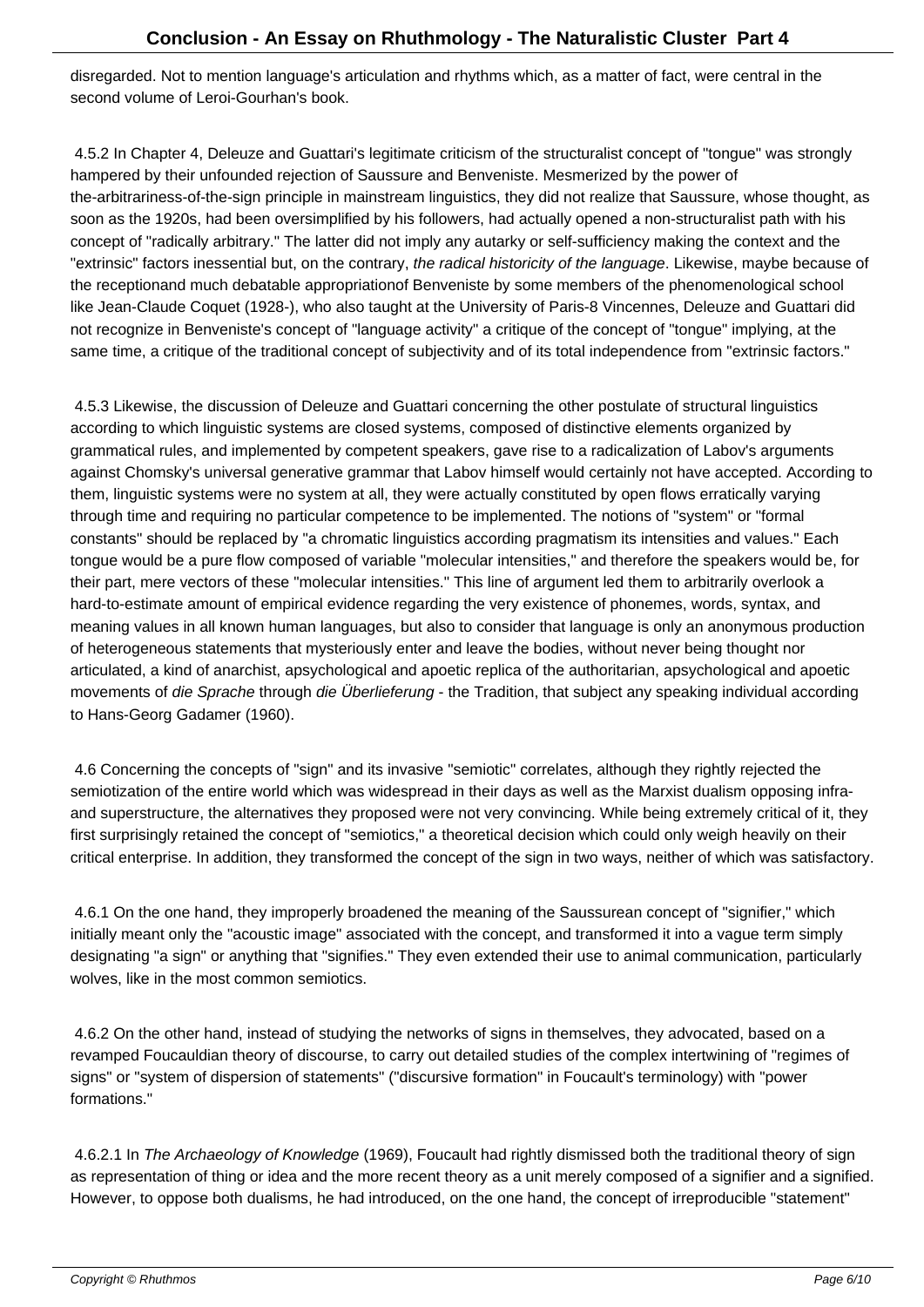that only stated a particular state of affair and, on the other hand, that of "discursive formation" or organized "system of dispersion of statements."

 4.6.2.2 Deleuze and Guattari wanted to radicalize Foucault's suggestion. They now called "regimes of signs" what Foucault called "discursive formations" and emphasized their complex relationships with the "power formations." In other words, whereas Foucault presented a still static alternative to the semiotic dualisms, substituting the pairs word and thing (or idea), or signifier and signified, with large and immobile "discursive layers" [nappes discursives], they underlined the expressive dynamics constantly interweaving "statements" and "states of affairs" through "power relations."

 4.6.2.3 Yet, this approach posed problems that were comparable to those posed by the radicalization of Labov's argument. The revised Foucauldian theory of "discourse" which was to replace the traditional dualistic concept of "sign" was by no means sufficient to account for the dynamics of language. Since it demanded to observe discourses as "heterogeneous assemblages" of "statements" mixed with "formations of power," it dissolved any particular linguistic rhuthmos, whether ordinary or literary, in a totally shapeless heterogeneous flow.

 4.6.2.4 Moreover, the concept of "statement" itself, of which Deleuze and Guattari proposed also a new version, reduced the referential, informational and communicational functions of language to their minimum, and completely disregarded phatic, metalinguistic and poetic functions. The language was stripped of most of its uses, and was reduced to a means of "action" and "passion" supposed to be entirely opposed to life. If they were less fond of structuralism than Barthes and advocated a more dynamic vision, they were in fact not far from endorsing his famous but no less questionable description of the language as "fascist."

 4.6.3 In short, these rather problematic re-definitions of "semiotics" and "sign," "discourse" and "statement," bracketed the enunciation, its corporeality, and its determining role in the emergence of the subject in language. From Deleuze and Guattari naturalistic viewpoint, which considered the cosmos as exclusively composed of wandering energies and in which language was only a subordinate part, human cultures were composed of un-generated and un-articulated statements, human societies of interacting bodies dominating and suffering but strangely unable to speak, and human individuals of a series of heterogeneous flows of desires and beliefs with no access to a subject unifying experience, even a mobile and never entirely complete one.

 4.7 Despite a number of insightful remarks on the pragmatics of language scattered throughout the book, Deleuze and Guattari completely missed Benveniste's theory of language and his revolutionary contributions to the theory of subjectivity.

 4.7.1 They refused to recognize that Benveniste had anticipated many of their own positions: the critique of the traditional reduction of language to reference, representation, or information; the attack against the structuralist reduction of language to its formal and semiotic part; the introduction of a new perspective oriented towards activity and empirical context.

 4.7.2 Replicating Serres' disdain for Benveniste, Deleuze and Guattari distorted most of the conceptions which he nevertheless presented very clearly. They caricatured his concept of "sui-referentiality," which did not refer to the structuralist closure of language on itself but to an ever new *activity* of language through which human beings can relate to the world and to other human beings, can act, interact, organize societies, produce sciences, worldviews, religions and arts, that is, produce themselves in ever new ways. Based on biased evidence, Benveniste was repeatedly presented as a naive theoretician, imbued with an outdated "imperialist― view of linguistics and telling banalities about the relationship between semiotic systems. Finally, they ridiculed him as a naive subjectivist, despite the fact that he made it clear that the subject is constantly building and unbuilding through the activity of language, as they themselves were forced ultimately to recognize.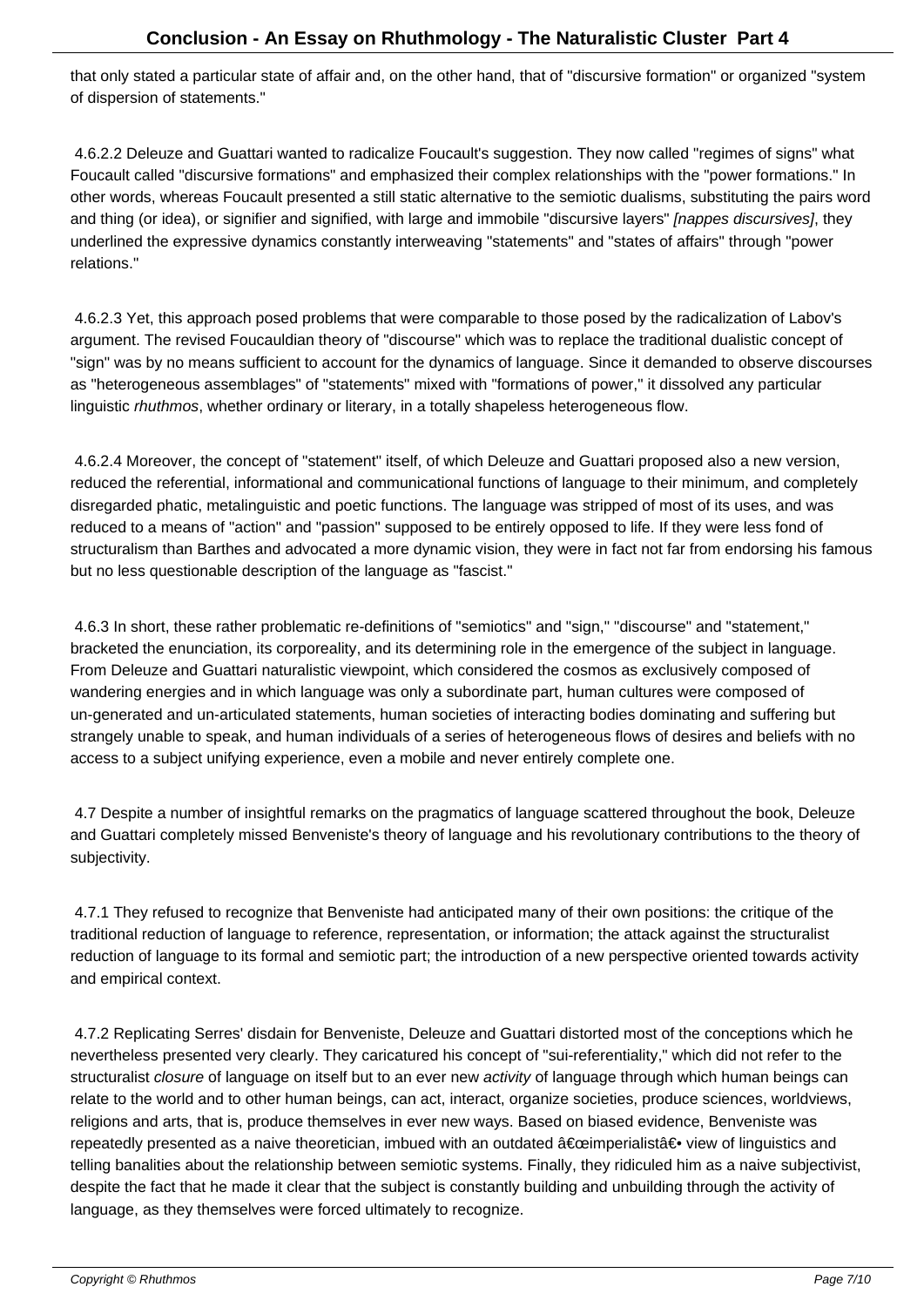4.7.3 Such a series of errors and inaccuracies is so bizarre, compared to the high quality of the documentation and the discussion on other topics by Deleuze and Guattari, that one cannot see in it anything other than an unconscious defense against a theory that was very close but that highlighted simultaneously deep flaws in their own worldview. In fact, Deleuze and Guattari knew in part what was at stake in the confrontation, as shown by their criticism addressed to Benveniste of "avoiding any recourse to generalized pragmatics." In order to develop their own "generalized pragmatics," they had to tear down the one solid scientific and philosophical position which could efficiently oppose this agenda. Benveniste agreed on some important issues with them. As a matter of fact, everything was shifting in Benveniste's linguistic: I and YOU, which are empty forms, filled up in a new way every time a speaker uses them; space and time which are reinstituted each time a speaker uses deictics or present tense; things and events which are reconstituted each time a speaker uses articles and nouns. But, at the same time, Benveniste did not abandon reference, communication, poetics and form altogether, and firmly opposed any naturalism by developing a pragmatics whose anthropological dimension did not imply any essence of humanity but, on the contrary, postulated its radical historicity. In short essays written in a beautiful and limpid prose, which contrasted with the sometimes tiring and obscure writing of Deleuze and Guattari, Benveniste suggested a powerful theory of man and human culture, and more remotely of ethics, politics and art, based on the primacy of "language activity" and the principle of a "radical historicity" of man drawn from Saussure's "radical arbitrariness of the sign" (see Vol. 4, Part 2).

 4.7.4 In this context, we better understand the choice of Deleuze and Guattari to set aside the performative theory of Benveniste in favor of the theory of speech acts of Austin. The latter made it possible, by a questionable extension of performative to illocutionary acts, to directly plug language into the pragmatic context. As Derrida rightly noticed a few years laterwhile being delighted by itlanguage was thus reduced to a mere element of a more general hyperpragmatist view. Its universality was negated to the benefit of that of force and action.

 4.8 The sidelining of Benveniste and his contribution to the knowledge of the activity of language had however significant negative consequences.

 4.8.1 Deleuze and Guattari's argument was marred by involuntary but very symptomatic returns to the very positions they wanted to criticize. Frist, due to the lack of consideration for the activity of language, their discourse was affected by periodic reemergence of the structuralist perspective on language, which cryptically persisted underneath their well-publicized ontology of force. Second, since enunciation and discourse were subordinated to collections of discrete statements called "regimes of signs," which referred to each other in an endless chain of indirect reports, the meaning became utterly ambiguous and fleeting. But this amounted to endorse, under the appearance of a concept akin to the Foucaldian flat and inert concept of "discursive formation," the deconstructivist concept of an endless report from sign to sign, the concept of différance, drawn by Derrida from his belief in the differential structure of la langue. Third, since meaning was deemed to be entirely socially-determined, Deleuze and Guattari reached the same conclusion as Marxist thinkers. According to them, statements combined into superior "assemblages of enunciation" then into "regime of signs" which framed the enunciation and the subjectivity involved in them, exactly like, in the Marxist view, "superstructure" and "ideology" determined the discourse of the individuals.

 4.8.2 Regarding subjectivity, Deleuze and Guattari contradictorily supported two opposing views. We have seen that sometimes they recognized the subject as agency. It was then "desire and action," it was essentially dynamic, and naturally could exhaust itself or be reintegrated by the dominant powers of the day. In these cases, the subject was valuable and could become the basis of revolutionary ethics and politics. However, most of the time, they considered that the subject was itself akin to a stratum. It was a form among others of the rigidification of the deeper movements of the cosmos, its "passions" were only psychological feelings, it was itself a "cogito," a "grievance." The so-called subjectivation was in fact a sheer effect of subjugation. Consequently, the subject had to be "abolished" in order to be able to reach the deepest part of the cosmos, the virtual plane where "bodies without organs" and "abstract machines" could deploy freely their energies. But, this movement just repeated, in a naturalistic and irreligious context, the movement of most mystics who also wanted to annihilate their self in order to open themselves to the possible coming of God Himself.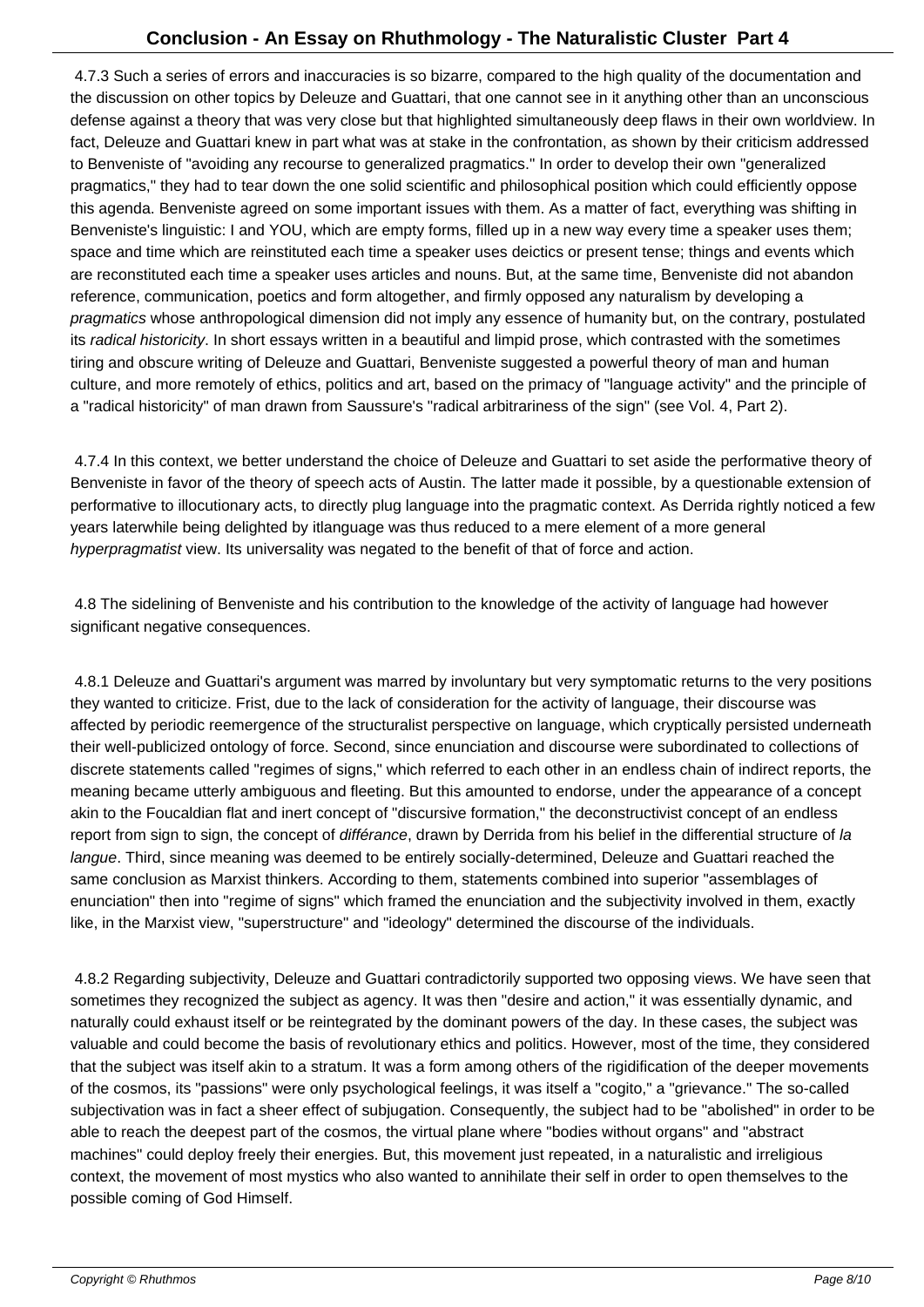4.8.3 Regarding individuation, Deleuze and Guattari claimed, quite inconsistently, that the deconstruction of the self they called for should and could avoid "common nouns, conjugated verbs, and definite articles and pronouns," which introduced, according to them, substantial and rigid presuppositions into one's discourse. Besides the fact that such a recommendation was, to say the least, difficult to implement how to speak without common nouns, conjugated verbs, definite articles and pronouns? Benveniste had convincingly shown that third person pronoun, indefinite articles, infinitives as well as proper names are in fact all subsidiary to alternatively-used first and second person pronouns, deictics and present tense, definite articles, and common nouns, i.e. to the actual *activity* of the speakers. Therefore, if the first series of linguistic means contain any kind of virtues, such virtues cannot but result directly from the second, actually none of them acts on its own. Their so-called immediate adequation to the BwO, to the various becomings, or to the *haecceitas* of individuals or events, is an illusion allowed or, better yet, induced by the erasure of the interactive activity of language.

 4.8.4 In fact, Deleuze and Guattari developed a theory of language devoid of intermediate level. The "statements," they insisted, were produced by "collective assemblages of heterogeneous beings" in relation with the various "powers" to which they were linked. Therefore, no substantial subject or person was responsible for them, which was true, but a significant part of the process of production and of its anthropological consequences was nevertheless missing: nothing was said about the *interaction* that was the occasion or the purpose of the discourse, nor about its utterance, its articulation, the route through mouth and hear, hear and mouth, by which it passed, in short about its very materiality and corporality. The whole bodily, interactionist, enunciative and poetic dimension was deemed non-essential and utterly misleading. The poetic and artistic subjects were foreclosed and, with them, a significant part of ethics and politics.

 4.8.5 Because of this lack of interest in the mediations between "statements," "collective assemblages of heterogeneous beings," and "powers," Deleuze and Guattari missed a good part of two questions they considered yet to be cardinal: power and corporality. On the one hand, language was viewed as a series of powerful but un-generated statements. Consequently, a certain power was exercised but this power could not be attributed to anyone. Since wild energies carried by statements only passed through the bodies, no human subject was ever responsible for any domination, which just "happened" by itself, nor, as a matter of fact, for emancipation which "occurred" just as mysteriously. On the other hand, human beings were considered as interacting but mute bodies. In this case, bodies interacted, collaborated or fought each other, the issue of power was recognized, but the bodies only did so only by repeating and imposing statements strangely devoid of any specific corporality. So, Deleuze and Guattari ended up dealing in the first case with powerful non-powers and in the second with incorporeal bodies.

 4.8.6 Another negative consequence of the bracketing of language activity concerned the role played by cultural memory in identity. Since language was not a resource thanks to which one can battle his or her own way through life whatever his or her social position but a collective production and accumulation of "statements," according to them, only white-adult men enjoyed "true memory." By contrast, children, women or black people had no memories of their own. Their minds were only occupied with imposed representations. This resulted, first, in a most debatable disqualification of minority fights and identities. Since historical specificities, memories, cultures were only "factor[s] of integration into a majoritarian or molar system," they were to be dissolved into pure molecular movement. Second, it involved promoting hypothetical pursuits such as "becoming-black" or "becoming-Jewish," which were simply impossible for non-Blacks and non-Jews to implement, or in a most superficial and ambiguous manner. In both cases, Deleuze and Guattari ended up with an utterly abstract perspective.

 4.8.7 Last but not least, since nothing was said about the role of language in human individuation which was supposed to be entirely determined by refrain performances, the latter was hastily put on the same level as that of animals deprived of language. Deleuze and Guattari did not distinguish between natural and human worlds, and, more often than not, did align the historical with the cosmic. The refrains of "Greek modes" or "Hindu rhythms" were, for example, placed on the same level as those of "bird songs." Anthropology and sociology were then dissolved into ethology. However, from the radicalized historical perspective which is ours here, human individuation mainly